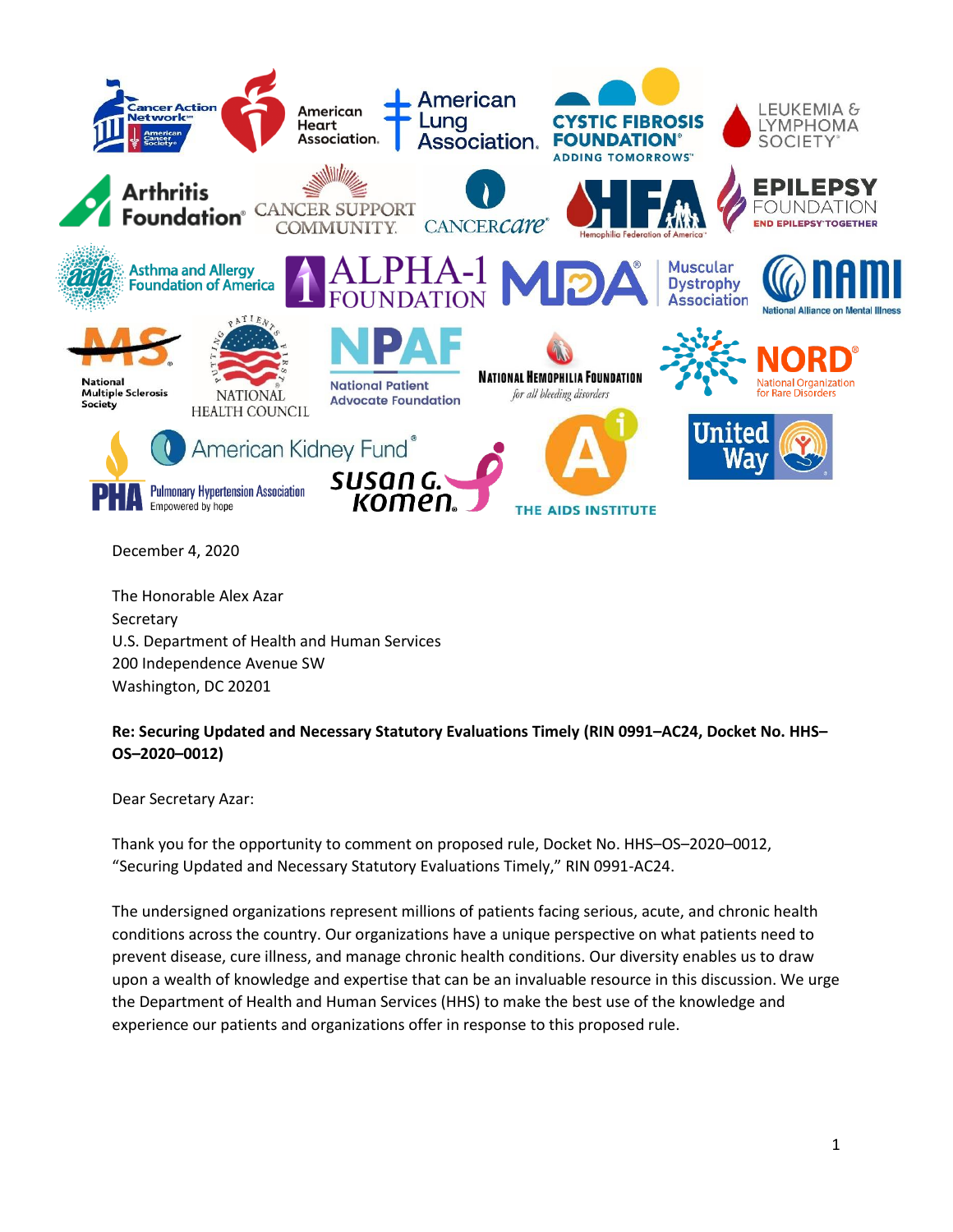In March of 2017, our organizations agreed upon three overarching principles<sup>1</sup> to guide any work to reform and improve the nation's healthcare system. These principles state that: (1) healthcare should be accessible, meaning that coverage should be easy to understand and not pose a barrier to care; (2) healthcare should be affordable, enabling patients to access the treatments they need to live healthy and productive lives; and (3) healthcare must be adequate, meaning healthcare coverage should cover treatments patients need, including all the services in the essential health benefit (EHB) package.

Our organizations urge the Department to immediately withdraw the proposed rule. The proposed rule's impact on programs that provide coverage to millions of Americans, including those who are lowincome, people of color and individuals with pre-existing conditions, is unacceptable to our organizations. In addition to the broad and indiscriminate reach of this proposal, the Department's truncated 30-day comment period is insufficient and demonstrates a lack of seriousness in evaluating regulations that govern how and when individuals and families can obtain the coverage they need to maintain and improve their health. Instead of undermining the operation of these health coverage programs and regulation of the individual health insurance market for millions of our nation's most vulnerable in the middle of a pandemic, the Department should continue to implement its existing Final Retrospective Review Plan, adopted in August 2011 and posted on the Department's website.<sup>2</sup>

The Department proposes to use automatic expiration of rules as a forcing mechanism to compel, within the next two years, the assessment and, if applicable, the review of nearly all Departmental regulations that have been in force for more than 10 years. The imposition of such a mechanism would significantly disrupt the ability of the Centers for Medicare & Medicaid Services (CMS) to administer critical healthcare programs such as Medicaid, the Children's Health Insurance Program (CHIP), and the Affordable Care Act (ACA) over the next two years. Our organizations offer the following comments in opposition to the proposed rule:

## **Authorities Exist for Periodic Review of Regulations**

The Department has an existing mechanism for periodic review of significant regulations and does not need to implement this proposed rule, which unnecessarily jeopardizes key programs, to phase out or update regulations. In August 2011, the Department issued a Final Retrospective Review Plan to implement Executive Order 13563.<sup>3</sup> The Plan has five goals: (1) streamline or eliminate unjustified costs and burdens; (2) increase transparency in the retrospective review process; (3) increase opportunities for public participation; (4) set clear retrospective review priorities; and (5) strengthen analysis of regulatory options. Between January 2012 and February 2016, the Department issued ten updates on the regulatory reviews it conducted.<sup>4</sup> The preamble to the proposed rule does not contain any reference to the Department's August 2011 plan or to any of the updates, nor does it justify why the plan is ineffective or why the updates were discontinued in 2016.

<sup>1</sup> Consensus Health Reform Principles. Available at: [https://www.lung.org/getmedia/aafde78d-da8f-4067-ad6a-](https://www.lung.org/getmedia/aafde78d-da8f-4067-ad6a-6b3429fac1b9/100720-healthcare-principles43logos.pdf)[6b3429fac1b9/100720-healthcare-principles43logos.pdf.](https://www.lung.org/getmedia/aafde78d-da8f-4067-ad6a-6b3429fac1b9/100720-healthcare-principles43logos.pdf)

<sup>2</sup> <https://www.hhs.gov/open/retrospective-review/index.html>

<sup>3</sup> [https://wayback.archive-it.org/org-](https://wayback.archive-it.org/org-745/20141203143033/http:/www.hhs.gov/open/execorders/13563/hhs_final_retrospective_review_plan_8-19-11_4.pdf)

[<sup>745/20141203143033/</sup>http:/www.hhs.gov/open/execorders/13563/hhs\\_final\\_retrospective\\_review\\_plan\\_8-19-](https://wayback.archive-it.org/org-745/20141203143033/http:/www.hhs.gov/open/execorders/13563/hhs_final_retrospective_review_plan_8-19-11_4.pdf) [11\\_4.pdf](https://wayback.archive-it.org/org-745/20141203143033/http:/www.hhs.gov/open/execorders/13563/hhs_final_retrospective_review_plan_8-19-11_4.pdf)

<sup>4</sup> <https://www.hhs.gov/open/retrospective-review/index.html>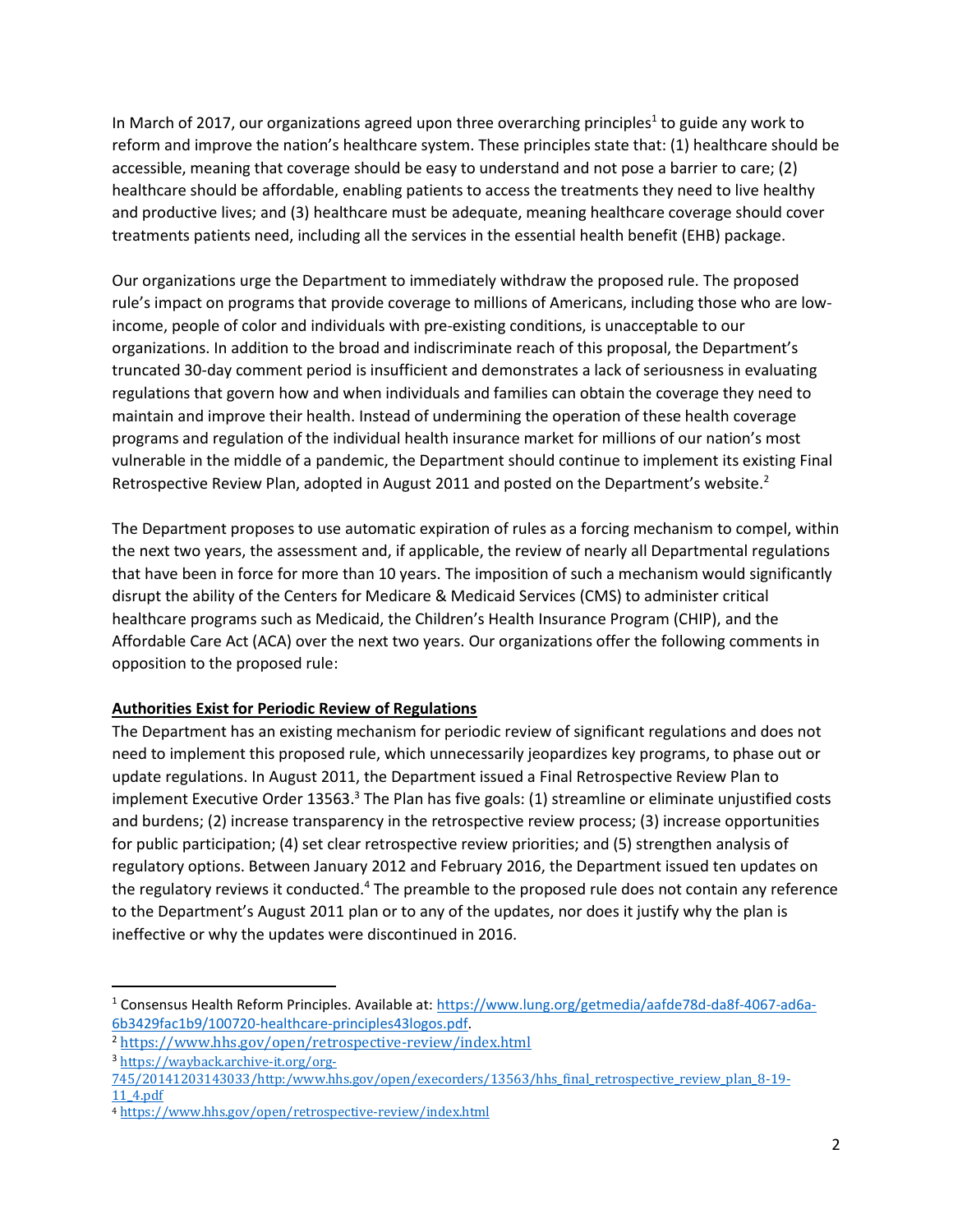### **The Rule Creates Unnecessary Confusion**

If implemented, the proposed rule would create uncertainty for Federal regulations that are essential to the management of healthcare programs including Medicaid, CHIP, and the Marketplace. These programs are the source of health insurance coverage for millions of people with serious and chronic conditions. As a result, our organizations are deeply concerned about the uncertainty this rule would create for the patients that we represent.

The Medicaid and CHIP programs are complex, federal-state health insurance programs that affect not only millions of beneficiaries, but also all of the states and territories, tens of thousands of providers, and hundreds of managed care plans. The Marketplace facilitates the enrollment of millions of consumers across all of the states into private coverage sold by dozens of insurers, while the private insurance regulations promulgated by HHS establish the ground rules for coverage in the broader individual and group health insurance markets on which millions more individuals depend.

Each of these stakeholders has an interest in—and legitimate expectation of—stability in the federal regulatory guidance on which they rely in administering or participating in these programs and markets. By providing for automatic expiration if CMS does not conduct timely assessments and reviews, the proposed rule's forcing mechanism would unnecessarily and illegally create uncertainty on the part of stakeholders as to whether they should continue to rely on federal regulations for policy and operational guidance.

### **The Proposed Rule is Inconsistent with Federal Statute**

The authority for issuing Medicaid and CHIP regulations is found in section 1102 of the Social Security Act, which expressly directs the Secretary of HHS to issue regulations "not inconsistent with this Act, as may be necessary to the efficient administration of the "functions with which [s/he] is charged under this Act." This section does not give the Secretary the authority to write automatic expiration dates into regulations. In fact, the risk of automatic expiration if an assessment and review is not conducted within a specified time frame is flatly inconsistent with the "efficient administration" of Medicaid and CHIP. It would force CMS to engage in an endlessly repeating and highly inefficient cycle of assessments of all regulations and reviews of those determined to have a significant economic impact upon a substantial number of small entities.

The preamble to the proposed rule repeatedly cites the Regulatory Review Act at 5 U.S.C. 610 as authority for the forcing mechanism. Our organizations believe this to be a clear misreading of the statute. Section 610 does not require, much less authorize, the blanket imposition of automatic expiration dates on almost all regulations, as the proposed rule would do. Section 610 only requires that agencies have a "plan for the periodic review of rules that have or will have a significant economic impact upon a substantial number of small entities." That is exactly what the Department already has in the form of its August 2011 Final Retrospective Review Plan.

## **The Proposed Rule is Wasteful**

The proposed rule will force HHS to divert limited staff resources to reviewing long-standing regulations over the next two years, disrupting its administration of Medicaid, CHIP, and the Marketplace during the coronavirus pandemic. If the proposed rule is issued in final form in January 2021, any regulation issued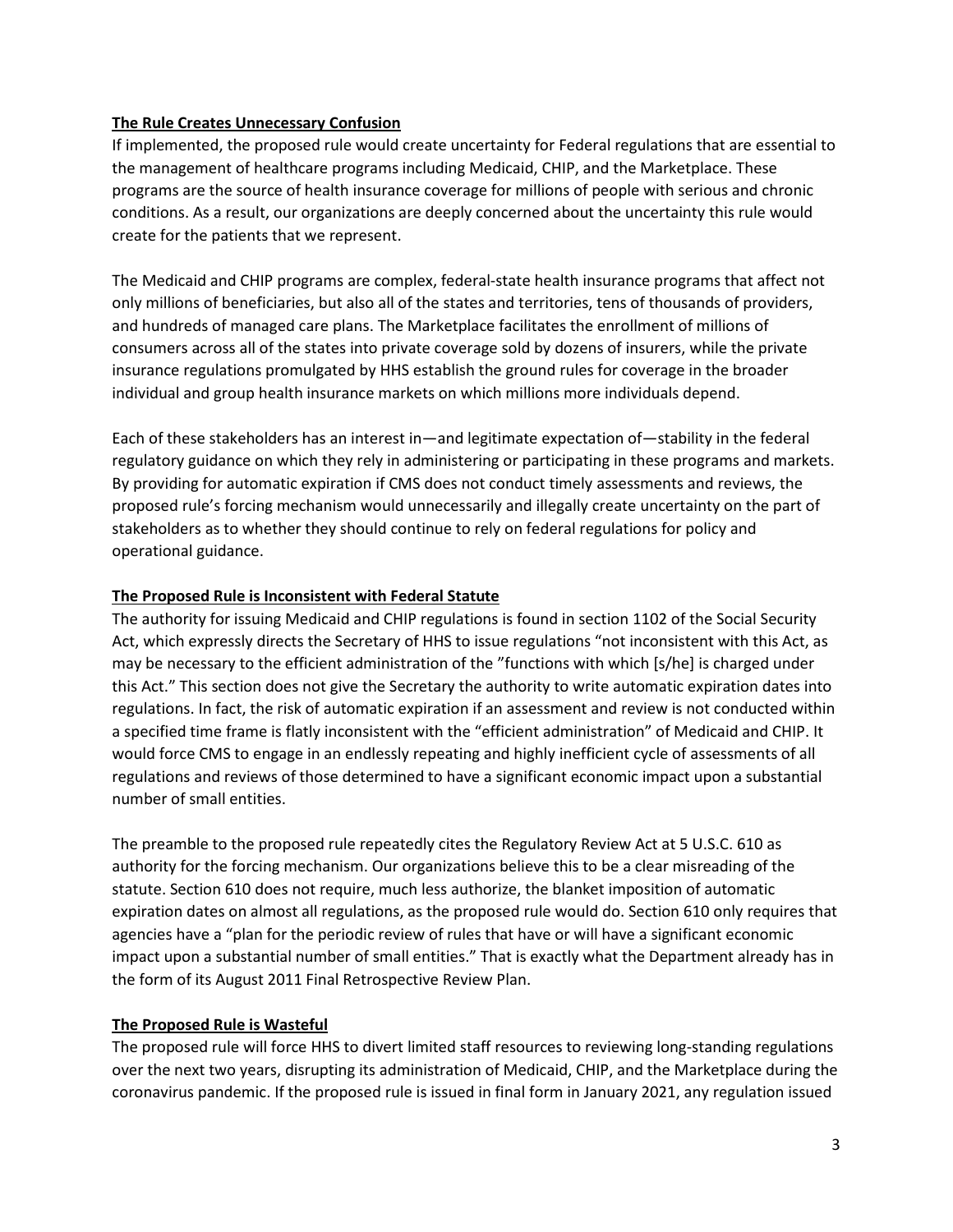before 2013 would have to be assessed and, if applicable, reviewed before the end of 2023, or it would automatically expire. The proposed rule would define "regulation" as a section of the Code of Federal Regulations. It does not explain how many Medicaid, CHIP or Marketplace regulations CMS would need to assess and, if necessary, review over the next two years.

The regulations implementing the Medicaid program are found at 42 CFR Parts 430 to 436, 438, 440- 442, 447, and 455-456. These 14 parts alone contain 1,044 separate CFR sections. Most of those sections are at least ten years old, which means that they would each have to be assessed and, if necessary, reviewed before 2023, or they would expire. The remaining eight parts contain hundreds more sections. The regulations implementing the CHIP program are found in 42 CFR Part 457. That part has over 155 separate sections, the large majority of which were promulgated over ten years ago. In short, these "regulations" represent long-standing policy on which stakeholders have been relying on – in some cases, for over a decade. The proposed rule would require that, over the next two years, CMS assess and, if necessary, review in the neighborhood of a thousand Medicaid and CHIP regulations in order to avoid or postpone their automatic expiration. Setting this expectation, understanding that the Department does not have sufficient resources to appropriately facilitate this process, is unreasonable and unacceptable.

Key provisions of the ACA affecting states, consumers, providers, and insurers would soon be up for review and require regular review and updates to ensure coverage options and consumer protections remain in place. Rules establishing health insurance marketplaces — the sole place where individuals can access federal financial assistance — were issued and updated regularly in the years following the ACA's enactment in 2010. The market reforms governing individual and group market coverage would also come under review. Under the proposed rule, unless the agency performed an affirmative act to prevent the expiration of these regulations, the result of the proposed rule would be to put at risk guaranteed issue and renewal of coverage, broad protections for people with preexisting conditions and comprehensive coverage requirements, among other key regulations implementing the ACA.

A review of these regulations would be an indefensible waste of resources, especially in the midst of the COVID-19 pandemic. The preamble states at p. 70111: "The Department recognizes that this proposed rule requires the Department to undertake certain tasks. But the Department believes that retrospective review of regulations should be a priority, and is willing to commit the necessary resources towards performing the Assessments and Reviews." In the midst of a pandemic, when Medicaid, CHIP and Marketplace coverage are so important to the communities most at risk, including people of color, people with disabilities, and many low-wage health care workers, we disagree that "performing the Assessments and Reviews" of hundreds of current program regulations "should be a priority" for HHS and CMS. The priority for CMS over the next two years should be ensuring Medicaid and CHIP coverage are operating as effectively as possible in making COVID-19 testing, treatment, and vaccinations available to all Americans, and ensuring continued federal protections for all people who need the guarantees of the ACA to buy and maintain private coverage.

#### **Conclusion**

The Department should withdraw this proposed rule and continue the periodic review of regulations it conducted between 2012 and 2016. Given the broad scope and potential harm of this proposal, the